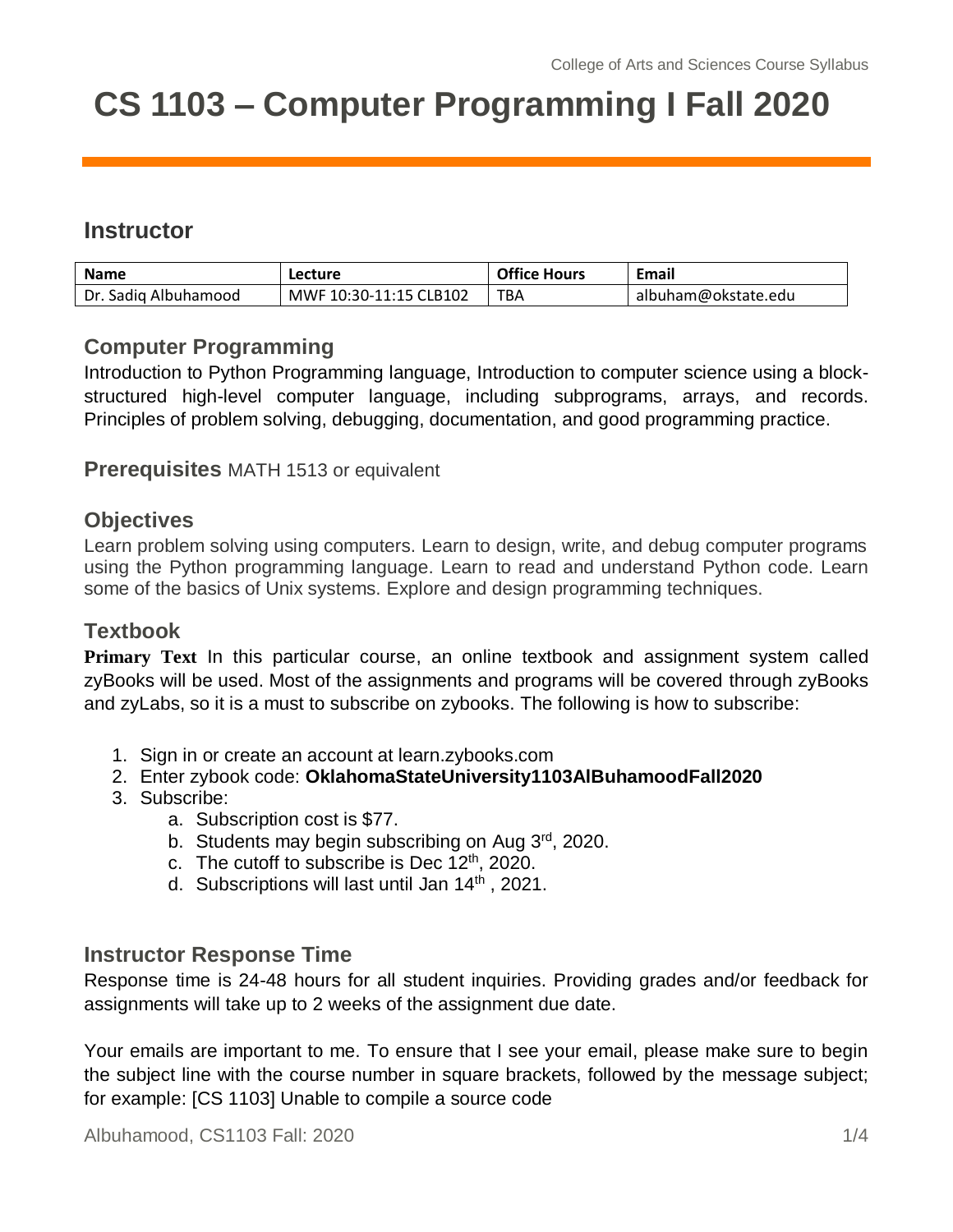## **Participation Expectations**

This class will be challenging, and require a significant amount of time. You are, after all, learning a new language. The only way to become proficient is to do a lot of it. The typical rule of thumb is that you should expect to spend 2-3 hours studying the materials. This means that in addition to viewing the lectures, you should plan to spend 6-9 hours per week on average reading the text, doing the labs, writing the assigned programs, and other studying. Some weeks may require even more time than this.

**zyBook** reading of recommended topics and participating in some activities.

**Exercises** are given on most lectures to help improve understandings and be familiar with important skills. It will be in the form of a 15-minute exercise that is open book and open notes and you are encourage to consult with a colleague in solving it.

**Quizzes** are given weekly and some will be given as traditional quiz and some will be online on Canvas. The quizzes will specifically go over points from the week's slides. The quizzes will be given in class which will be timed at 5 to 7 minutes. If an online quiz is given in class, students are required to do it using a phone or a laptop.

**Lab Assignments (Labs)** are due during the lab session. Some labs must be shown to your for grading. Some labs will be turned into a zyBook auto grader that will assign the grade.

**Programming Assignments (Programs)** are to be submitted after 2 weeks of assignment on the designated folder on Canvas. Programs will be evaluated line by line and a score is going to be given based on the logic of the Program and weather the Programs runs and provide the correct output to get a full grade.

**Exams** will be three monthly exams during the semester at the normal lecture time. All of these exams will be held in the lecture hall. A handwritten sheet of notes of two sides is allowed in the exam.

# **Late work policy**

Instructor may accept assignments turned in after the due date with a penalty **(-10% per day)**. **No assignment will be accepted after one week of the due date or** after the answers are published or shown in the lecture.

#### **Grading Policy**

Your grade in this course will be calculated according to the completion of the following assignments: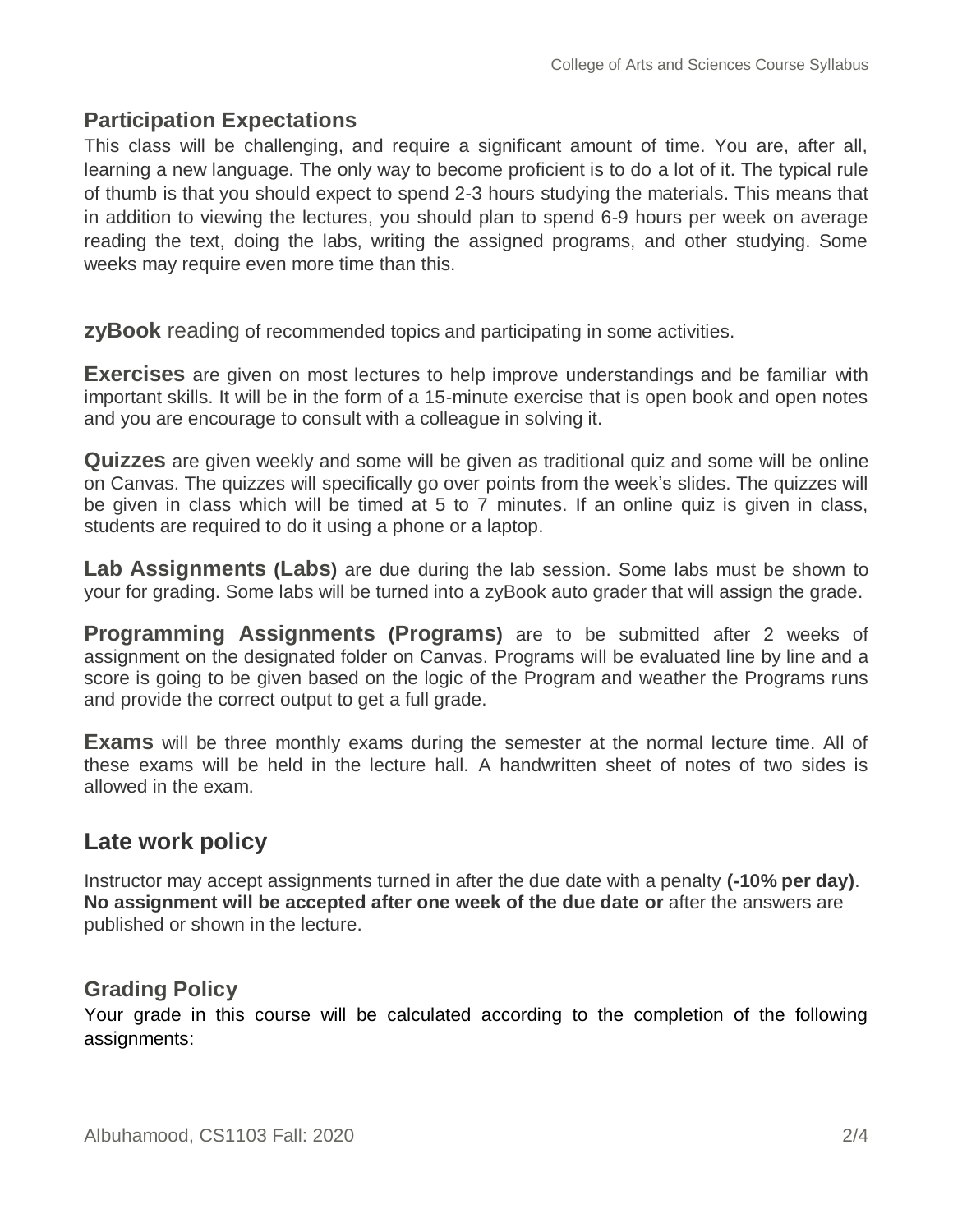| <b>Assignment</b> | <b>Number</b> | <b>Points</b> | <b>Total</b> | Percentage |
|-------------------|---------------|---------------|--------------|------------|
| <b>Exercises</b>  | 13            | 3             | 39           | 4%         |
| Quizzes           | 13            |               | 91           | 9%         |
| Labs              | 12            | 25            | 300          | 30%        |
| Programs          | 6             | 35            | 210          | 21%        |
| Exams             | 3             | 70            | 210          | 21%        |
| Final             |               | 150           | 150          | 15%        |
| Total             |               |               | 1000         |            |

Final grades will be assigned according to the following scale:

| Grade | <b>Points Earned</b> |  |  |
|-------|----------------------|--|--|
| A     | $>= 900$             |  |  |
| B     | $800 - 899$          |  |  |
| C     | $700 - 799$          |  |  |
| D     | $600 - 699$          |  |  |
| ⊏     | <600                 |  |  |

## **Assignment submissions**

Programs must be submitted to Dropbox on Canvas. The code will be inspected for proper style, compiled, and executed on a few test cases. Code may be submitted and passed off multiple times, as long as the Canvas late submission window is open. After the last submission date, all submitted programs will be graded. All submitted source code will be checked for plagiarism. Plagiarized assignment will receive 0.

## **Collaboration**

Discussion of concepts, ideas, and techniques is allowed. After discussion, each student must write up his/her own solution. Copying another person's work, in part or whole, is not allowed. Giving another student your work, in part or whole, is considered cheating as well. If you are unsure whether your collaboration is acceptable, speak with the instructor in advance. The internet is a great place to find out how to do things in Python, and we encourage you to use it for that purpose. However, copying a whole program or assignment, or a large chunk of one, and turning it in as your own work is cheating. Think about the purpose of an assignment. If what you are doing bypasses the purpose of the assignment, then it is probably cheating. Any violation of academic integrity would result in a undroppable grade of zero for that assignment and an additional reduction of one letter grade in the course and a report to the university administration. Major violations will result in a grade of F!.

# **Getting Help:**

There are quite a few ways to get help in this class. Here are some of them: